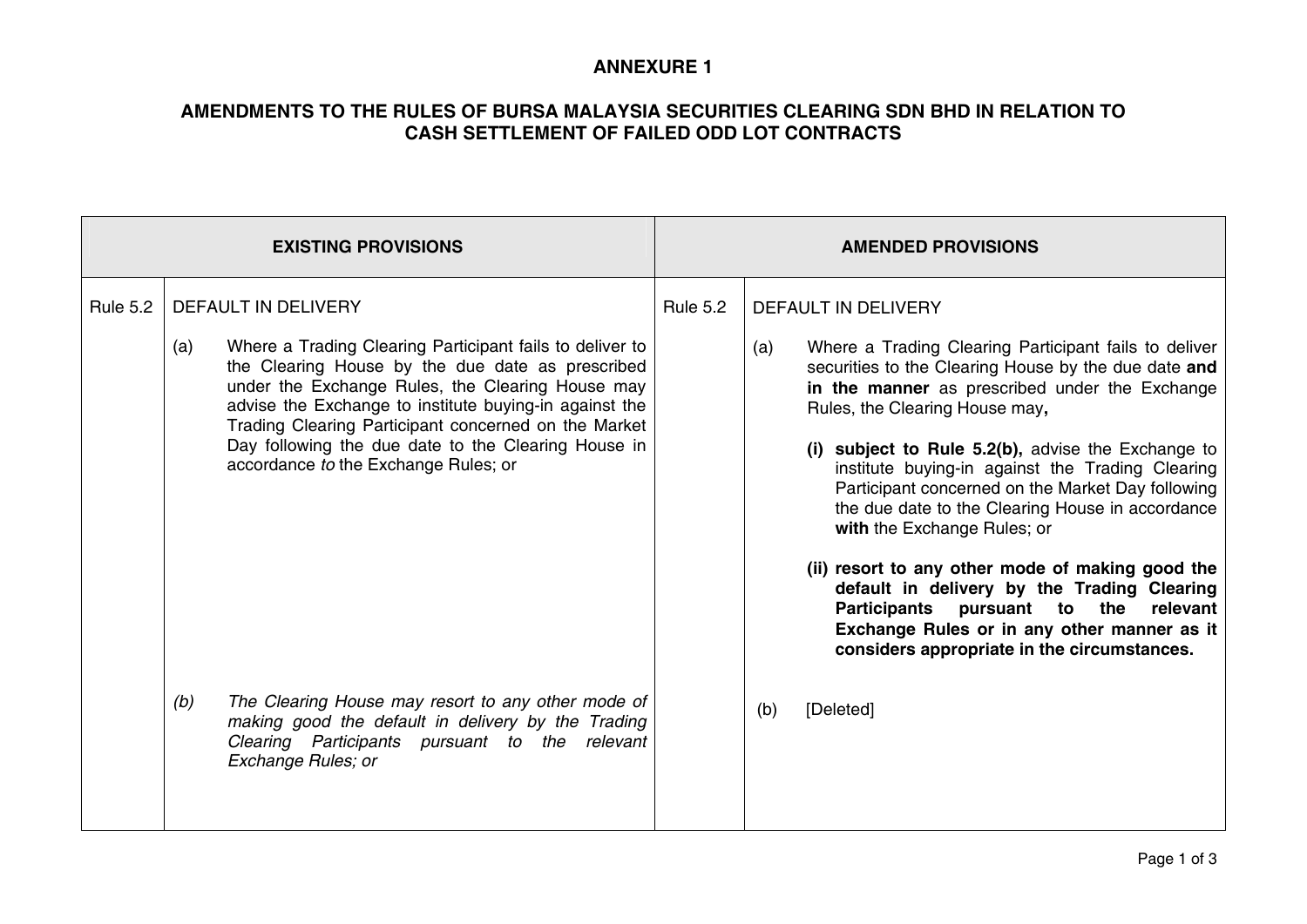## **ANNEXURE 1**

## **AMENDMENTS TO THE RULES OF BURSA MALAYSIA SECURITIES CLEARING SDN BHD IN RELATION TO CASH SETTLEMENT OF FAILED ODD LOT CONTRACTS**

| <b>EXISTING PROVISIONS</b>                                                                                                                                                                                                             | <b>AMENDED PROVISIONS</b>                                                                                                                                                                                                                                                                                                                                                                                                                                                                                                                                                                                                                                                                                                                                                                                                                               |  |
|----------------------------------------------------------------------------------------------------------------------------------------------------------------------------------------------------------------------------------------|---------------------------------------------------------------------------------------------------------------------------------------------------------------------------------------------------------------------------------------------------------------------------------------------------------------------------------------------------------------------------------------------------------------------------------------------------------------------------------------------------------------------------------------------------------------------------------------------------------------------------------------------------------------------------------------------------------------------------------------------------------------------------------------------------------------------------------------------------------|--|
| Notwithstanding sub-rules (a) and (b) the Clearing<br>(c)<br>House may resort to any other mode of making good<br>the default in delivery by the Trading Clearing<br>Participants as it considers appropriate in the<br>circumstances. | Where a Trading Clearing Participant, having sold<br>(b)<br>Securities in odd lot (as defined in the Exchange<br>Rules) ("the Odd Lot Securities") fails to deliver<br>the Odd Lot Securities to the Clearing House by<br>the due date and in the manner as prescribed<br>under the Exchange Rules, the Clearing House<br>shall advise the Exchange of the failure in<br>delivery. The said contract for Odd Lot Securities<br>shall then be settled in the following manner:<br>(i) The selling Trading Clearing Participant shall<br>instead pay in cash and the buying Trading<br>Clearing Participant shall receive a Cash<br>Settlement Price in lieu of delivery of the Odd<br>Lot Securities ; and<br>(ii) For the purposes of these Rules the "Cash"<br>Settlement Price" means an amount which<br>shall include a levy by way of compensation, |  |
|                                                                                                                                                                                                                                        | and calculated and paid in the manner<br>prescribed by the Clearing House from time<br>to time in its directives.<br>There shall be no buying-in against the selling<br>(c)<br>Trading Clearing Participant of the Odd Lot<br>Securities on the Market Day following the due                                                                                                                                                                                                                                                                                                                                                                                                                                                                                                                                                                            |  |
|                                                                                                                                                                                                                                        | date in accordance with the Exchange Rules                                                                                                                                                                                                                                                                                                                                                                                                                                                                                                                                                                                                                                                                                                                                                                                                              |  |